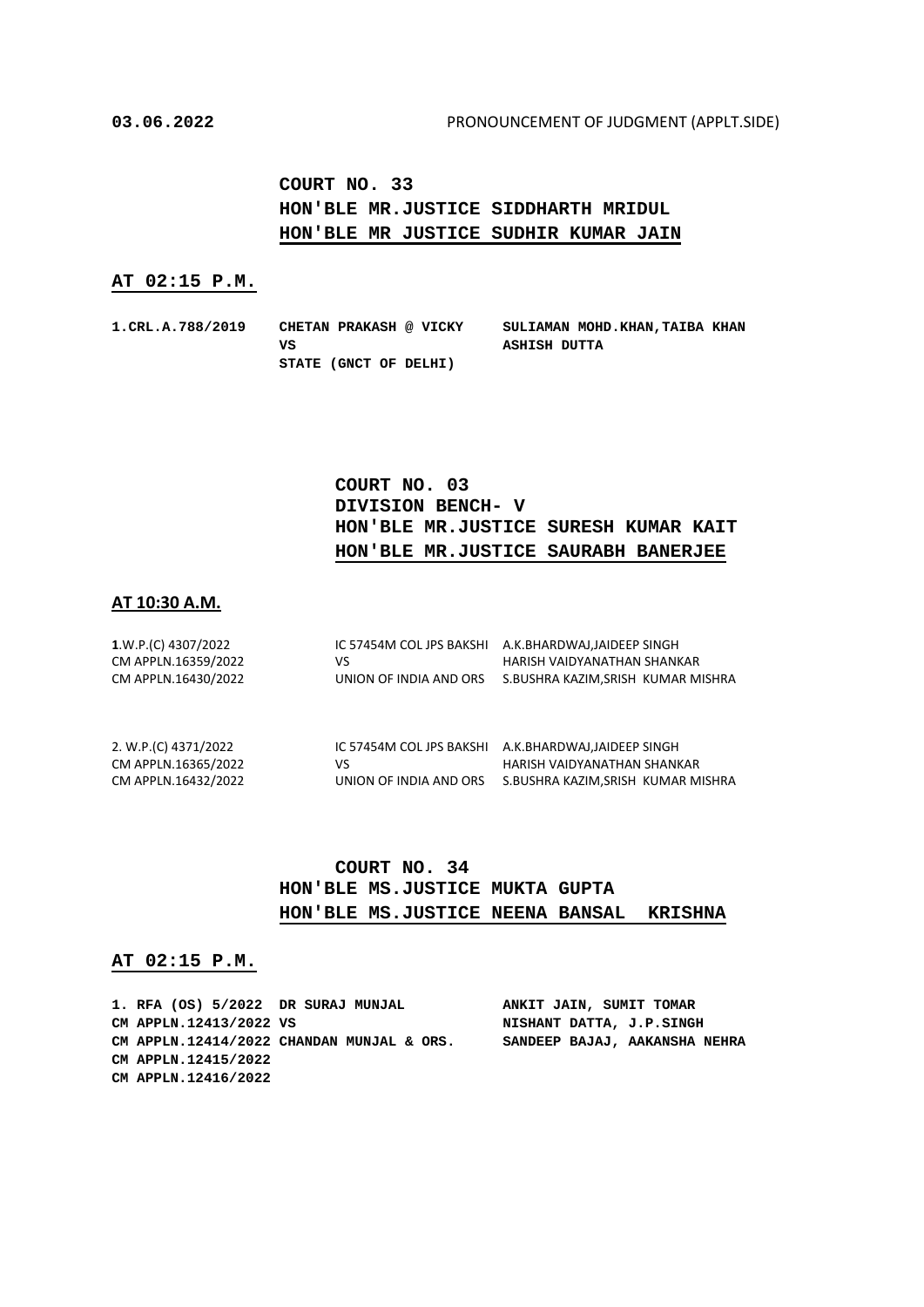|  | 2. FAO (OS)(COMM)77/2022 DELHI STATE INDUSTRIAL | FIRDOUSE QUTAB, WANI  |
|--|-------------------------------------------------|-----------------------|
|  | AND INFRASTRUCTURE                              | ZARYAB JAMAL RIZVIM   |
|  | DEVELOPMENT CORPORATION                         | <b>GOPI RAM</b>       |
|  | LTD                                             | AVINASH K.TRIVEDI.    |
|  | vs                                              | RITIKA TRIVEDI        |
|  | M/S. H.R. BUILDERS                              | <b>ANURAG KAUSHIK</b> |
|  |                                                 |                       |

| 3. MAT. APP (F.C.) 220/2019 | ARINDAM SAHA     | GAGAN GUPTA, D. BHATTACHARYA |
|-----------------------------|------------------|------------------------------|
| CM APPLN.37083/2019         | VS.              | JAGRITI AHUJA. VIDHI GUPTA   |
| CM APPLN.37082/2019         | DIPANWITA THAKUR |                              |
|                             |                  |                              |

| 4. MAT.APP(F.C.)274/2019 ARINDAM SAHA |                  | GAGAN GUPTA.D.BHATTACHARYA |
|---------------------------------------|------------------|----------------------------|
| CM APPLN.46303/2019                   | VS.              | JAGRITI AHUJA. VIDHI GUPTA |
| CM APPLN.46302/2019                   | DIPANWITA THAKUR |                            |

# **COURT NO. 34 DIVISION BENCH- VI HON'BLE MS.JUSTICE MUKTA GUPTA HON'BLE MS.JUSTICE MINI PUSHKARNA**

# **AT 02:15 P.M.**

| 1.CRL.A.115/2022  | <b>VAIBHAV SAMPAT MORE</b><br>VS<br>NATIONAL INVESTIGATION AGENCY<br>THROUGH ITS CHIEF INVESTIGATION<br><b>OFFICER</b> | SOMESH TIWARI, KARTIKA SHARMA<br>CHIRAG MADAN, KAVEESH NAIR<br>S.V.RAJU, RAHUL TYAGI<br>AASHISH CHOJAR, DEEPAK MALIK<br>ANSHUMAN SINGH, ANKIT BHATIA<br><b>HARSH PAUL SINGH</b>   |
|-------------------|------------------------------------------------------------------------------------------------------------------------|-----------------------------------------------------------------------------------------------------------------------------------------------------------------------------------|
| 2. CRL.A.185/2021 | RAVIKIRAN BALASO GAIKWAD<br>VS<br>NATIONAL INVESTIGATION AGENCY                                                        | RAHUL RAHEJA, GAURAV PRAKASH<br>ROHIT RAHEJA, SUPRIYA SHEKHAR<br>S.V.RAJU, RAHUL TYAGI<br>AASHISH CHOJAR, DEEPAK MALIK<br>ANSHUMAN SINGH, ANKIT BHATIA<br><b>HARSH PAUL SINGH</b> |
| 3.CRL.A.186/2021  | SADDAM RAMJAN PATEL<br>VS<br>NATIONAL INVESTIGATION AGENCY                                                             | RAHUL RAHEJA, GAURAV PRAKASH<br>ROHIT RAHEJA, SUPRIYA SHEKHAR<br>S.V.RAJU, RAHUL TYAGI<br>AASHISH CHOJAR, DEEPAK MALIK<br>ANSHUMAN SINGH, ANKIT BHATIA<br><b>HARSH PAUL SINGH</b> |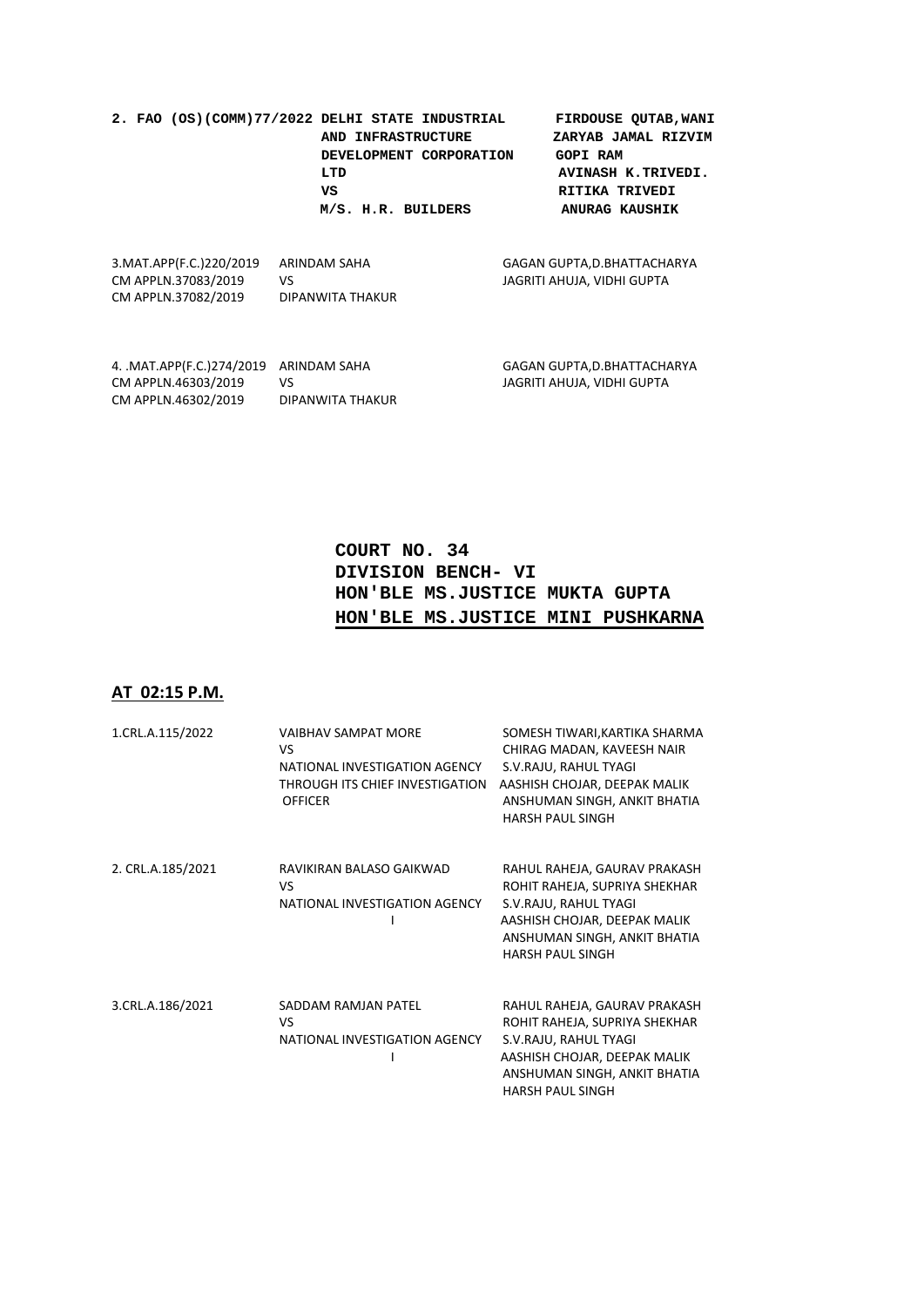| 4.CRL.A.187/2021 | DILEEP LAXMAN PATIL<br>VS<br>NATIONAL INVESTIGATION AGENCY       | RAHUL RAHEJA, GAURAV PRAKASH<br>ROHIT RAHEJA, SUPRIYA SHEKHAR<br>S.V.RAJU, RAHUL TYAGI<br>AASHISH CHOJAR, DEEPAK MALIK<br>ANSHUMAN SINGH, ANKIT BHATIA<br><b>HARSH PAUL SINGH</b> |
|------------------|------------------------------------------------------------------|-----------------------------------------------------------------------------------------------------------------------------------------------------------------------------------|
| 5.CRL.A.188/2021 | PAWAN KUMAR MOHAN GAIKWAD<br>VS<br>NATIONAL INVESTIGATION AGENCY | RAHUL RAHEJA, GAURAV PRAKASH<br>ROHIT RAHEJA, SUPRIYA SHEKHAR<br>S.V.RAJU, RAHUL TYAGI<br>AASHISH CHOJAR, DEEPAK MALIK<br>ANSHUMAN SINGH, ANKIT BHATIA<br><b>HARSH PAUL SINGH</b> |

| 6.CRL.A.189/2021 | <b>AVADHUT ARUN VIBHUTE</b>   | RAHUL RAHEJA, GAURAV PRAKASH  |
|------------------|-------------------------------|-------------------------------|
|                  | VS                            | ROHIT RAHEJA, SUPRIYA SHEKHAR |
|                  | NATIONAL INVESTIGATION AGENCY | S.V.RAJU, RAHUL TYAGI         |
|                  |                               | AASHISH CHOJAR, DEEPAK MALIK  |
|                  |                               | ANSHUMAN SINGH, ANKIT BHATIA  |
|                  |                               | <b>HARSH PAUL SINGH</b>       |
|                  |                               |                               |

| 7.CRL.A.190/2021 | SACHIN APPASO HASBE<br>VS<br>NATIONAL INVESTIGATION AGENCY       | RAHUL RAHEJA, GAURAV PRAKASH<br>ROHIT RAHEJA, SUPRIYA SHEKHAR<br>S.V.RAJU, RAHUL TYAGI<br>AASHISH CHOJAR, DEEPAK MALIK<br>ANSHUMAN SINGH, ANKIT BHATIA<br><b>HARSH PAUL SINGH</b> |
|------------------|------------------------------------------------------------------|-----------------------------------------------------------------------------------------------------------------------------------------------------------------------------------|
| 8.CRL.A.191/2021 | ABHIJEET NAND KUMAR BABAR<br>VS<br>NATIONAL INVESTIGATION AGENCY | RAHUL RAHEJA, GAURAV PRAKASH<br>ROHIT RAHEJA, SUPRIYA SHEKHAR<br>S.V.RAJU, RAHUL TYAGI<br>AASHISH CHOJAR, DEEPAK MALIK<br>ANSHUMAN SINGH, ANKIT BHATIA<br><b>HARSH PAUL SINGH</b> |
| 9.CRL.A.192/2021 | YOGESH HANMANT RUPNAR<br>VS<br>NATIONAL INVESTIGATION AGENCY     | RAHUL RAHEJA, GAURAV PRAKASH<br>ROHIT RAHEJA, SUPRIYA SHEKHAR<br>S.V.RAJU, RAHUL TYAGI<br>AASHISH CHOJAR, DEEPAK MALIK<br>ANSHUMAN SINGH, ANKIT BHATIA<br><b>HARSH PAUL SINGH</b> |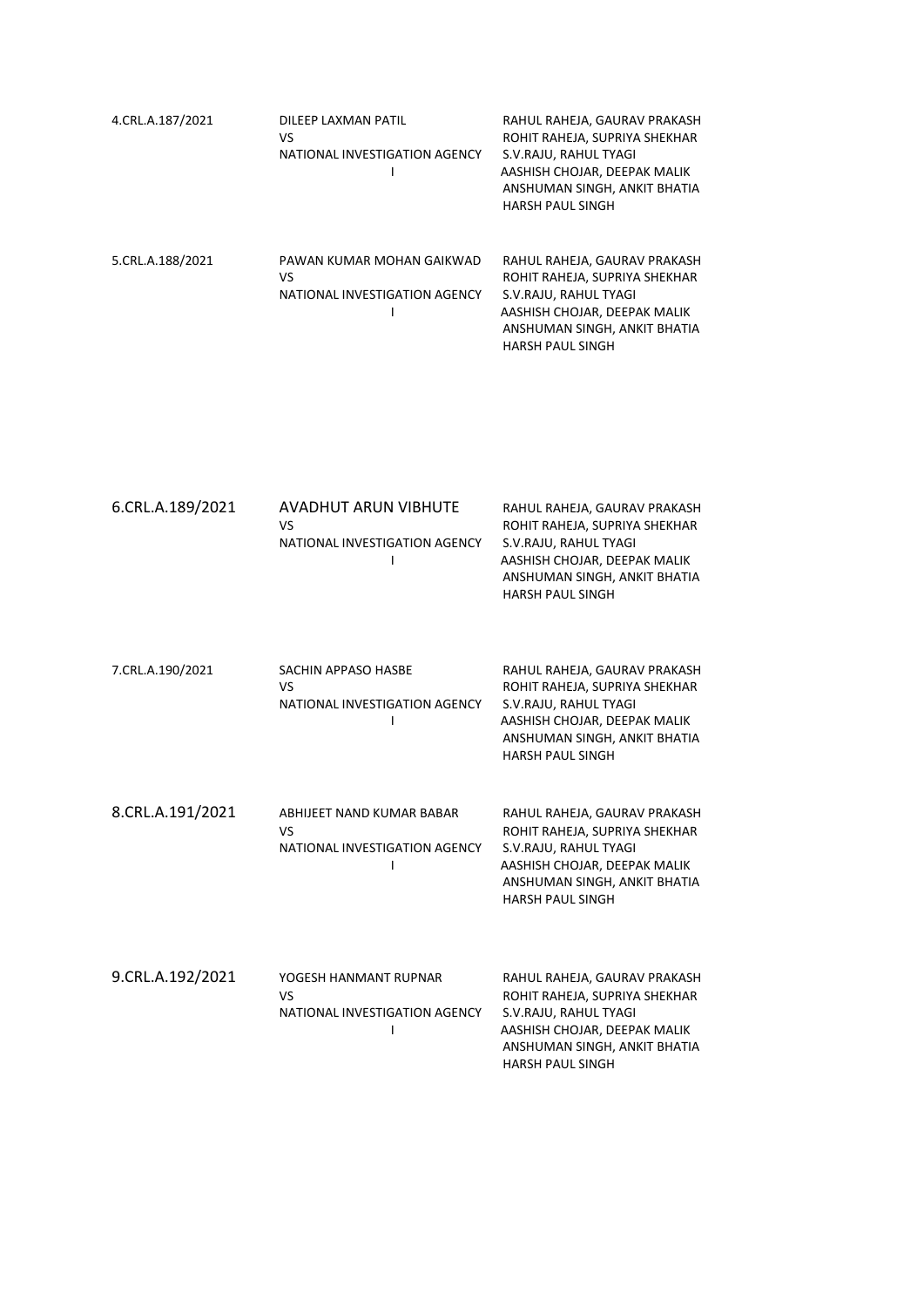# **COURT NO. 21 HON'BLE MS.JUSTICE REKHA PALLI**

#### AT 10:30 A.M.

| 1.W.P.(C)6811/2022  | SHIWANG TRIPATHI AND ORS | AJUT KUMAR SINHA, GOVIND JHEE |
|---------------------|--------------------------|-------------------------------|
| CM APPLN.20673/2022 | VS.                      | PARUL DHURVE, ANJU GUPTA      |
| CM APPLN.22487/2022 | UNION OF INDIA AND ORS   | ROSHAN LAL.SUDHANSHU BATRA    |

### **COURT NO. 16 HON'BLE MR. JUSTICE SUBRAMONIUM PRASAD**

#### **AT 10:30 A.M**

CM APPLN.12406/2022 VS

SAIRO BANO

1.RC.REV.575/2019 SHAHEEN BEGUM DALIP MISHRA,NASIR AZIZ

### **COURT NO. 28 HON'BLE MS.JUSTICE ASHA MENON**

#### **AT 10:30 A.M**

STATE & ANR.

1.CRL.M.C.2524/2020 VIKRAMJEET BALHARA ANU NARULA,AMAN USMAN CRL.M.A.17856/2020 VS MANJEET ARYA, GAURAV CHAUHAN

# **COURT NO.24 HON'BLE MR. JUSTICE DINESH KUMAR SHARMA**

### AT 10:30 A.M

| 1.CM(M 47/2022      | ADITI BAKHT    | ARUNDHATI KATJU, BHABNA DAS       |
|---------------------|----------------|-----------------------------------|
| CM APPLN.2627/2022  | vs             | SHRISTI BOR THAKUR, GEETA LUTHRA  |
|                     | ABHISHEK AHUJA | ASMITA NARULA, APOORVA MAHESHWARI |
| 2. CM(M 211/2022    | ADITI BAKHT    | ARUNDHATI KATJU.BHABNA DAS        |
| CM APPLN.11824/2022 | VS             | SHRISTI BOR THAKUR, GEETA LUTHRA  |
|                     | ABHISHEK AHUJA | ASMITA NARULA, APOORVA MAHESHWARI |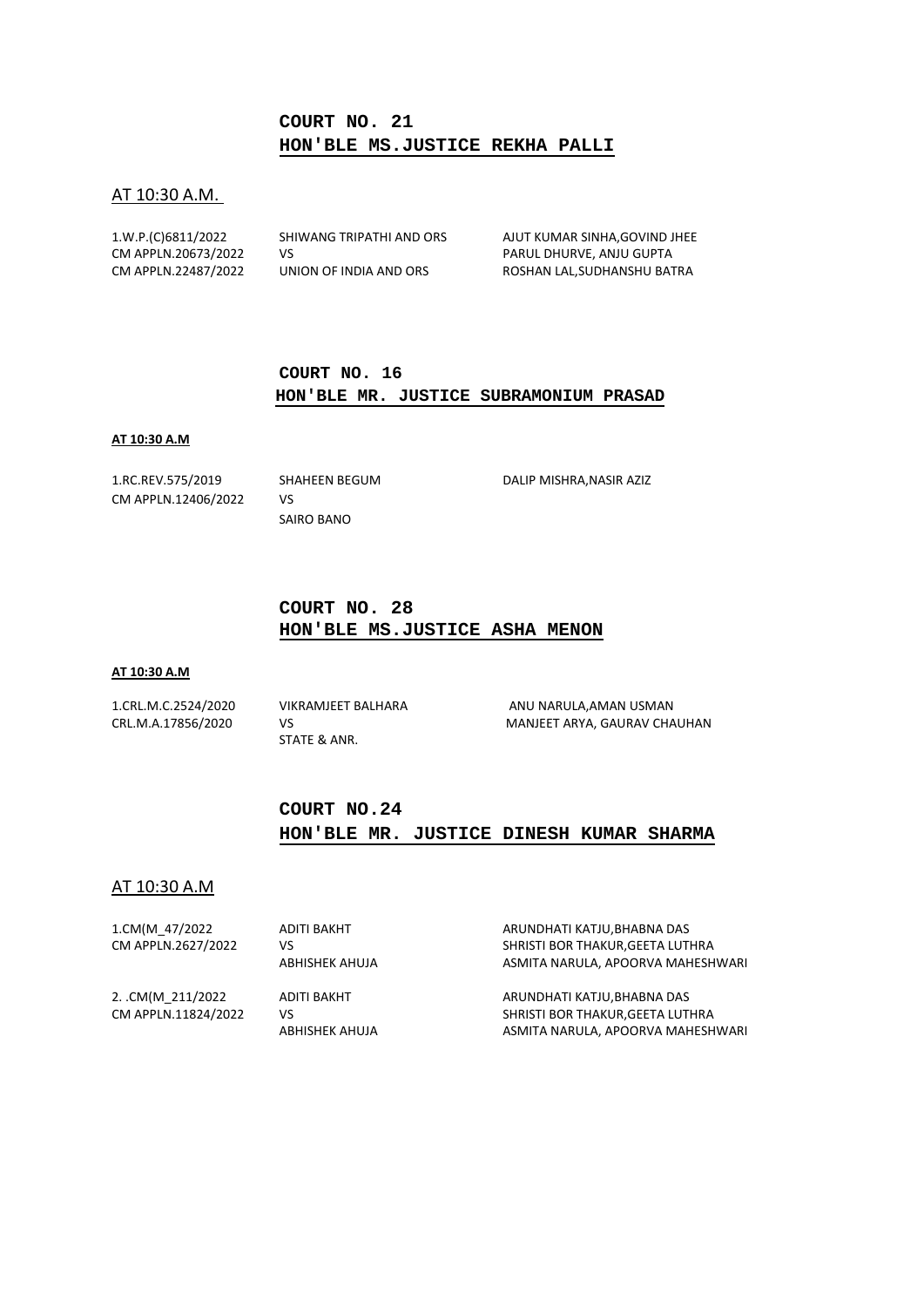### **COURT NO. 26 HON'BLE MR. ANOOP KUMAR MENDIRATTA**

### **AT 02:15 P.M.**

VS KARAN VERMA UNION OF INDIA NARCOTICS CONTROL BUREAU

**1**.BAIL APPLN.744/2022 GANESH PUN SUBHASH BANSAL,SHASHWAT BANSAL

# **COURT NO. 30 HON'BLE MR JUSTICE SUDHIR KUMAR JAIN**

### AT 02:30 P.M.

| 1.W.P.(CRL)1236/2022 | <b>KRISHAN PAWDIA</b>   |
|----------------------|-------------------------|
|                      | v٢                      |
|                      | THE STATE, NCT OF DELHI |

J.P.SINGH, PRAMOD KUMAR **AVI SINGH** 

# **COURT NO. 25 HON'BLE MS.JUSTICE SWARANA KANTA SHARMA**

#### **AT 02:30 P.M**

| 1. CRL.REV. 792/2018 | SARITA BAKSHI | G.P.THAREJA,RAHUL SINGH          |
|----------------------|---------------|----------------------------------|
| CRLM.A.14266/2021    | vs            | PANNA LAL SHARMA, SAURABH KANSAL |
|                      | STATE & ANR.  |                                  |

**02.06.2022** 

**HIGH COURT OF DELHI REGISTRAR (LISTING)**